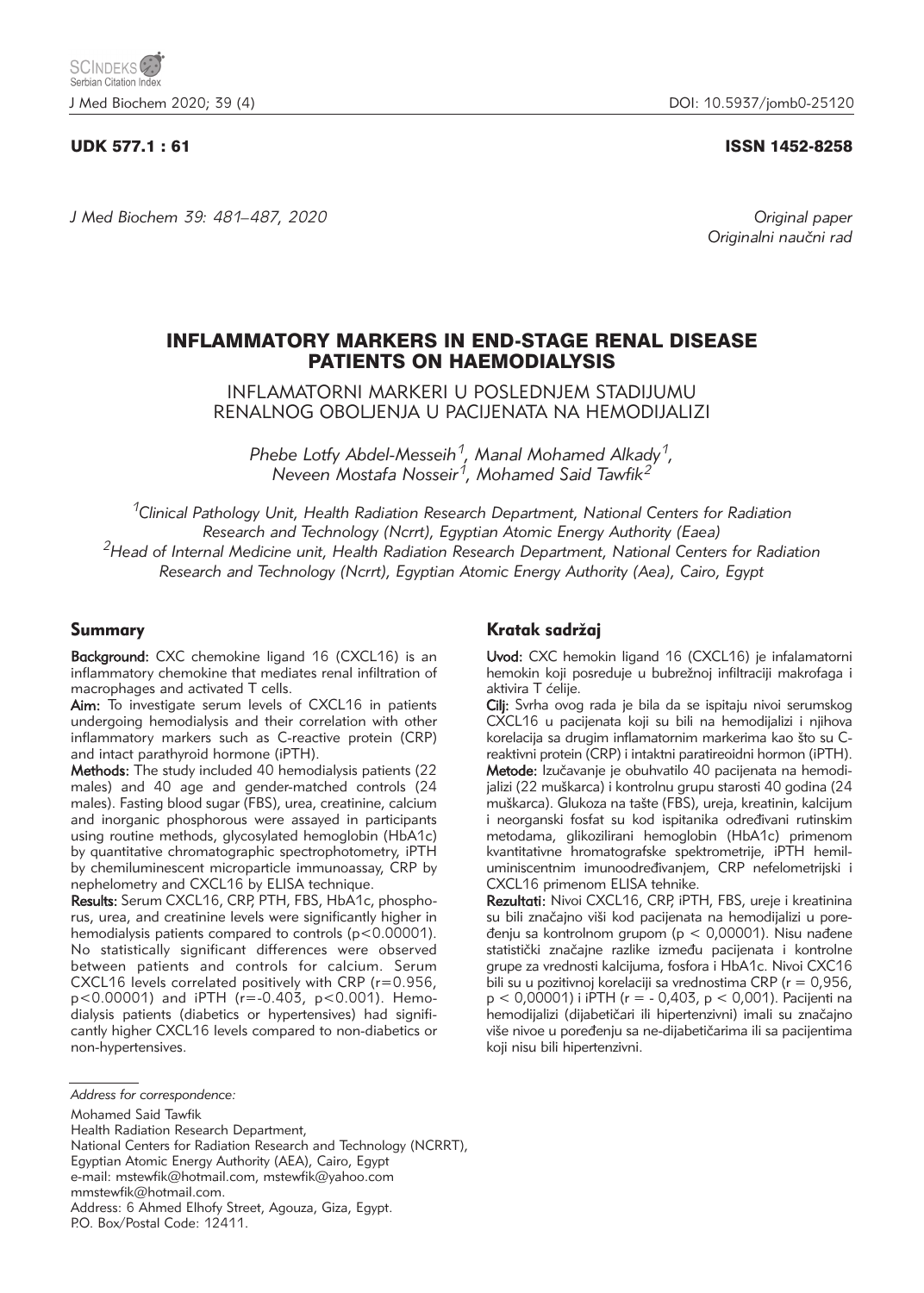Conclusions: High levels of serum CXCL16, CRP and iPTH reflect the inflammatory status of hemodialysis patients and help avoid complications. Serum CXCL16 could be used as a biomarker together with CRP in these patients.

Keywords: CXCL16, iPTH, CRP, ESRD

## **Introduction**

Chronic kidney disease (CKD) is recognized as a syndrome that carries a high risk of morbidity and mortality. The consequent kidney tissue damage may end up with the patient depending on lifelong hemodialysis (1). The chief causes of CKD are diabetes mellitus and hypertension, which are involved in up to two-thirds of cases (2). The progression to endstage renal disease (ESRD) is defined by an estimated glomerular filtration rate (eGFR) less than 15 mL/min per 1.73  $m<sup>2</sup>$  and undergoing renal replacement therapy or dialysis treatment for survival (2). Chronic kidney disease is the principal and one of the quickest growing causes of mortality all over the globe (3).

Cardiovascular disease (CVD) is on the list of the leading causes of mortality in CKD patients (4). Nevertheless, the exact etiology linking CKD with CVD remains poorly understood and consequently, therapy nowadays is regarded as being unsatisfactory. A chronic low-grade systemic inflammation in addition to dyslipidemias are believed to play a major role (5).

Chemokine ligand-16 (CXCL16) is a small cytokine categorized as being a part of the CXC chemokine family. It combines scavenger receptor functions with properties of an inflammatory chemokine (5, 6). It exists in a transmembrane as well as a soluble form. The transmembrane form is comprised of a chemokine domain, a mucin-like stalk, a transmembrane domain, as well as a cytoplasmic tail. The soluble form results from cleavage at the cell surface and is composed of an extracellular stalk and chemokine domain (7). The transmembrane form functions as an adhesion molecule for CXCL16 expressing cells and as a scavenger receptor for pathogenic oxidized low-density lipoproteins (oxLDL). The soluble form is regarded as a chemoattractant that enhances the migration of CXC chemokine receptor type 6 (CXCR6) expressing cells including T cells, monocytes, and myeloid fibroblasts (8). Transmembrane CXCL16 has been found to be present on glomerular and tubular cells during renal injury (9).

Approximately 30 to 50% of CKD cases have been found to have noticeably raised levels of serum inflammatory biomarkers including C-reactive protein (CRP) and interleukin-6 (IL6) (10). The etiology of inflammation in this case is multifaceted and involves patient-related causes, such as underlying disease, comorbidity, oxidative stress, infections, obesity, genetic or immunologic factors, or on the other hand, Zaključak: Visoki nivoi serumskog CXCL16, CRP i iPTH odražavaju inflamatorni status pacijenata na hemodijalizi i pomažu izbegavanju komplikacija. Serumski CXCL16 može da se koristi kao biomarker zajedno sa CRP kod ovih pacijenata.

Kliučne reči: CXCL16, iPTH, CRP, ESRD

hemodialysis-related factors, mainly concerning the dialysis membrane biocompatibility and dialysate quality (11).

Secondary hyperparathyroidism is known to be another cause of morbidity and mortality in patients with end stage renal disease (12). Growing evidence implies that higher levels of parathyroid hormone may be accompanied by low-grade inflammation but this association remains uncertain. Parathyroid hormone encourages interleukin-6 (IL-6) production by osteoclast and liver cells (13). Other studies showed elevated levels of C-reactive protein (CRP), tumor necrosis factor- $\alpha$  and other inflammatory markers in hyperparathyroidism patients (14,15).

The aim of the current study was to investigate serum levels of CXCL16 in patients undergoing hemodialysis and their correlation with other inflammatory markers such as highly sensitive C-reactive protein (CRP) and uremic toxins as intact parathyroid hormone (iPTH).

## Materials and Methods

The present study was performed on a selected group of 40 patients (22 males) with diagnosed end stage renal disease from those attending the hemodialysis unit of Cairo University hospitals in the period from October to December 2018. Their mean age was 47.6  $\pm$  13.4. All underwent dialysis three times weekly during a period of four hours using synthetic membranes (Fresenius polysulfone UF 4.0; Fresenius Medical Care, Hamburg, Germany). All patients fulfilled the criteria of adequate dialysis (Kt/V≥ 1.2 according to the Daugirdas II formula). All patients had either hypertension or diabetes mellitus or both. The study included 10 patients (25%) with hypertension, 14 patients (35%) with diabetes mellitus and 16 patients (40%) with both hypertension and diabetes. Patients with acute infections, cancer, hepatic disease, heart failure and myocardial infarction were excluded from the study.

Blood samples were withdrawn from the arteriovenous fistula of hemodialyzed patients before starting the dialysis session. Informed consent was obtained from all participants in the study. This study followed the ethical standards of the national research committee given in the Declaration of Helsinki 1964, as revised in 2013. In addition, this study followed the ethical standards of the National Center for Radiation Research and Technology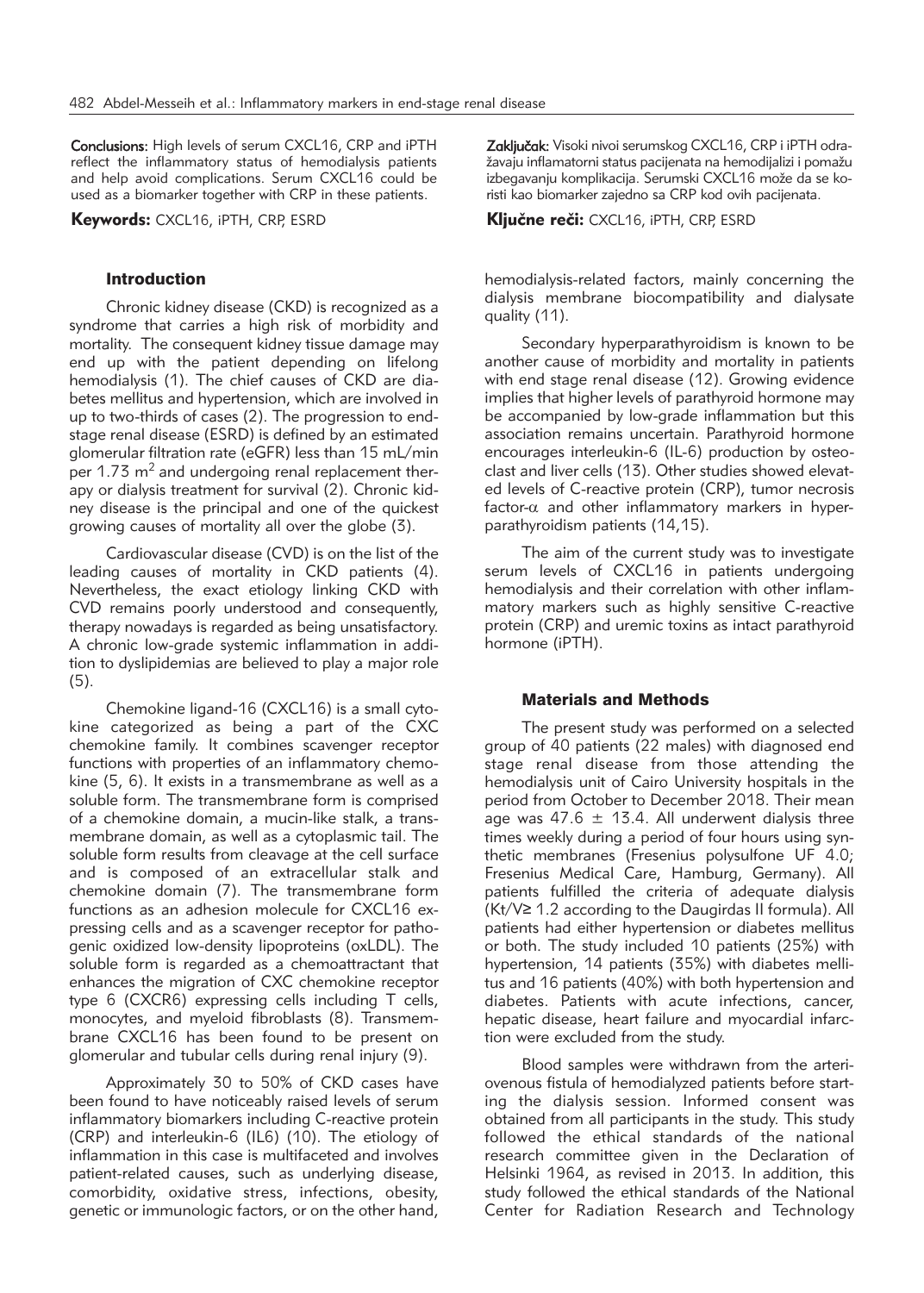(NCRRT) Ethical Committee (Cairo) and this work was given the approval code 8H/19. The authors affirm that they have no conflict of interest. The control group comprised another group of 40 age and gender matched apparently healthy subjects (24 males). Their mean age was  $45.4 \pm 15.6$ . They attended their routine visits at the preventive health service clinic on the same day of patients' dialysis appointments. They were considered as healthy volunteers with normal complete blood count, fasting blood glucose, liver and kidney functions.

A detailed medical anamnesis was obtained from patients and controls, and a careful clinical examination was completed for them.

Blood samples were collected from all participants in suitable vacutainers. Sera and plasma were separated as the preferred schedule and kept at -20  $^{\circ} \mathsf{C}$ till assay time. Fasting blood sugar, urea, creatinine, calcium and inorganic phosphorous were measured using routine methods on Hitachi 971 instrument (Roche Diagnostics GmbH, D, 68298 Mannheim). glycosylated hemoglobin (HbA1c) was determined by quantitative chromatographic spectrophotometric determination using a kit provided by Biosystem reagents and instruments, Barcelona (Spain) (16). Highly sensitive C-reactive protein (CRP) was assayed by nephelometry using BN-Prospect system (Dade Behring, GmbH, Marburg, Germany) (17). Intact PTH (iPTH) levels were determined by intact PTH assay using chemiluminescent microparticle immunoassay on the ARCHITECT I system provided by ABBOTT Diagnostics Division, Biokit S.A. 08186 Barcelona, Spain (18). Serum CXCL16 levels were measured using a suitable ELISA kit purchased from Wuhan EIAAB Scientific Co., China according to the manufacturer's instructions.

#### *Statistical Analysis*

All data in this work was expressed as mean  $\pm$ standard deviation. Correlations between Serum CXCL16, CRP, PTH as well as other variables were evaluated by Pearson's Correlation test. Comparisons between the means of two groups were evaluated using Student's two tailed t-test. All statistical analysis was carried out using Statplus version 2 for Macintosh statistical software.

#### **Results**

The current study included a total of 40 patients on hemodialysis (30 patients had diabetes mellitus while 26 patients were hypertensive). Serum CXCL16, CRP, PTH, FBS, urea, and creatinine levels were statistically significantly higher in patients participating in the study compared to the controls  $(p<0.0001)$ . Glycosylated hemoglobin percentage (HbA1c) and phosphorus levels were also found to be significantly

|               |  | Table I Basic clinical and biochemical data for the patients |  |  |
|---------------|--|--------------------------------------------------------------|--|--|
| vs. controls. |  |                                                              |  |  |

| Controls<br>$(n=40)$ | Patients<br>$(n=40)$ | P-value                                                                      |
|----------------------|----------------------|------------------------------------------------------------------------------|
| $45.4 \pm 15.60$     | $47.60 \pm 13.40$    | 1.50                                                                         |
| 24/16                | 22/18                | N/A                                                                          |
| $46.75 \pm 7.78$     | $162.95 \pm 89.7$    | < 0.0001                                                                     |
|                      |                      | < 0.0001                                                                     |
| $3.80 \pm 3.14$      | $39.10 \pm 23.69$    | < 0.0001                                                                     |
| $4.93 \pm 0.38$      | $8.60 \pm 1.96$      | < 0.0001                                                                     |
| $5.01 \pm 0.47$      | $5.93 \pm 0.94$      | < 0.0004                                                                     |
|                      |                      | < 0.0001                                                                     |
| $9.62 \pm 2.22$      | $42.40 \pm 13.26$    | < 0.0001                                                                     |
| $8.48 \pm 0.47$      | $8.79 \pm 0.61$      | < 0.08                                                                       |
| $3.46 \pm 0.46$      | $4.39 \pm 1.26$      | < 0.004                                                                      |
|                      |                      | $39.55 \pm 19.54$ 293.35 $\pm$ 234.1<br>$90.16 \pm 22.98$ 617.9 $\pm$ 155.58 |

N/A= Not Applicable. P<0.05 = Significant P<0.01 = Highly Significant



Figure 1 Correlation between CXC chemokine ligand -16 (CXCL-16) and C-reactive protein (CRP) in end stage renal disease (ESRD) patients on hemodialysis.

higher in hemodialysis patients compared to the controls (p<0.0004). However, no statistically significant differences were observed in the cases compared to the controls as regards calcium levels. These findings are presented in *Table I* below. Serum CXCL16 levels correlated positively with CRP (r=0.956, p<0.00001). Also, a highly significant positive correlation was detected between iPTH and CXCL16 (r=-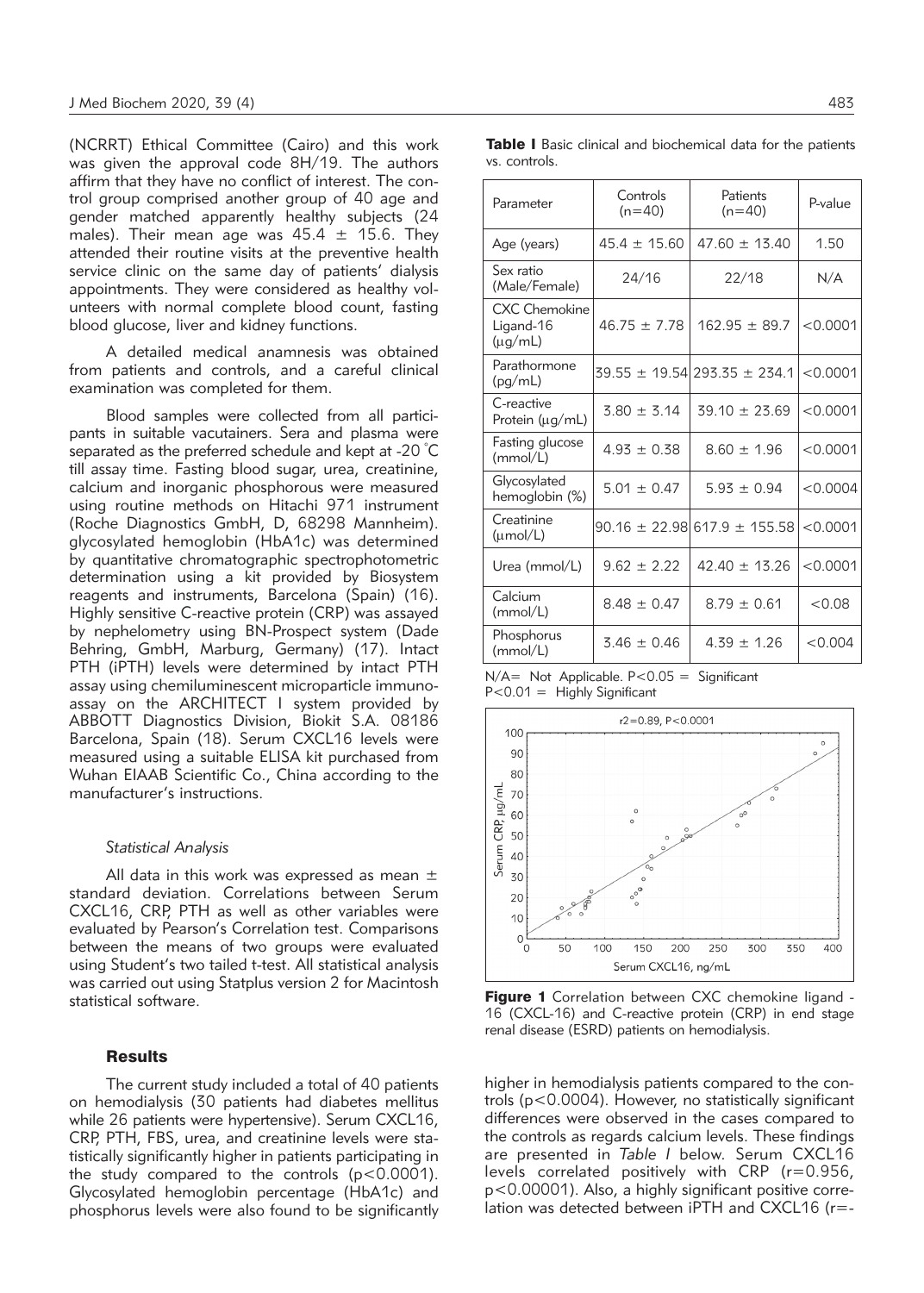

Figure 2 Correlation between CXC chemokine ligand 16 (CXCL16) and intact parathyroid hormone (iPTH) in end stage renal disease (ESRD) patients on hemodialysis.



Figure 3 Serum CXC chemokine ligand 16 (CXCL16) in end stage renal disease (ESRD) patients on hemodialysis with and without diabetes mellitus (DM).



**Figure 4** Serum CXC chemokine ligand 16 (CXCL16) in end stage renal disease (ESRD) patients on hemodialysis with and without hypertension.

0.403, p<0.001) (*Figures 1* and *2*). Diabetic and hypertensive hemodialysis patients demonstrated highly significant CXCL16 levels compared to those who were non-diabetic or non-hypertensive respectively (*Figures 3* and *4*).

## **Discussion**

Patients on chronic hemodialysis are at a greater risk of morbidity and mortality that can not only be explained by traditional risk factors of atherosclerosis like diabetes, hypertension, dyslipidemia but also the other factors like inflammation (19). The causes of inflammation in hemodialysis patients are multifactorial. An inflammatory reaction may originate from several sites including graft, fistula, dialysis membrane and chronic infections (20).

In the current study, there were increased levels of serum CXCL16 and CRP observed in patients on hemodialysis compared to the controls demonstrating that dialysis treatment and uremia may cause hyperactivation of the immune system leading to an elevation of peripheral markers of immune activation mainly cytokines and chemokines. All alterations in innate immunity are understood to lead to an elevation of cytokines and inflammatory markers (21). Cytokines are known to be the chief controllers of host response to infection and inflammation and play a part in arterial disease and mortality in hemodialysis patients (22). Furthermore, proinflammatory cytokines stimulate the release and synthesis of acute phase proteins such as CRP from hepatocytes during inflammation (23).

Under normal baseline conditions, inflammation is unanimously regarded as a protective and physiological reaction to various harmful stimuli. Nonetheless, in chronic kidney disease (CKD), persistent systemic inflammation is accompanied by increased mortality due to cardiovascular disease (CVD) and infectious complications related to immune dysfunction (24). C-reactive protein seems to be connected to endothelial dysfunction and foam cell formation (25). Rising evidence has implied that there is an association between inflammation and cardiovascular (CV) risk. However, a precise underlying relationship cannot be identified.

Secondary hyperparathyroidism is one of the first disorders in mineral metabolism in patients on hemodialysis. The increase of parathormone (PTH) is caused by acidosis, resistance to calcitriol, decreased blood calcium due to the reduction of the active form of vitamin D (26). Parathormone is considered a uremic toxin which may inflict damage in multiple organs. Recently Cheng et al. (27) have shown that PTH levels have an impact on the symptoms and quality of life in dialysis patients with secondary hyperparathyroidism. Parathyroidectomy in these patients has been shown to improve their quality of life.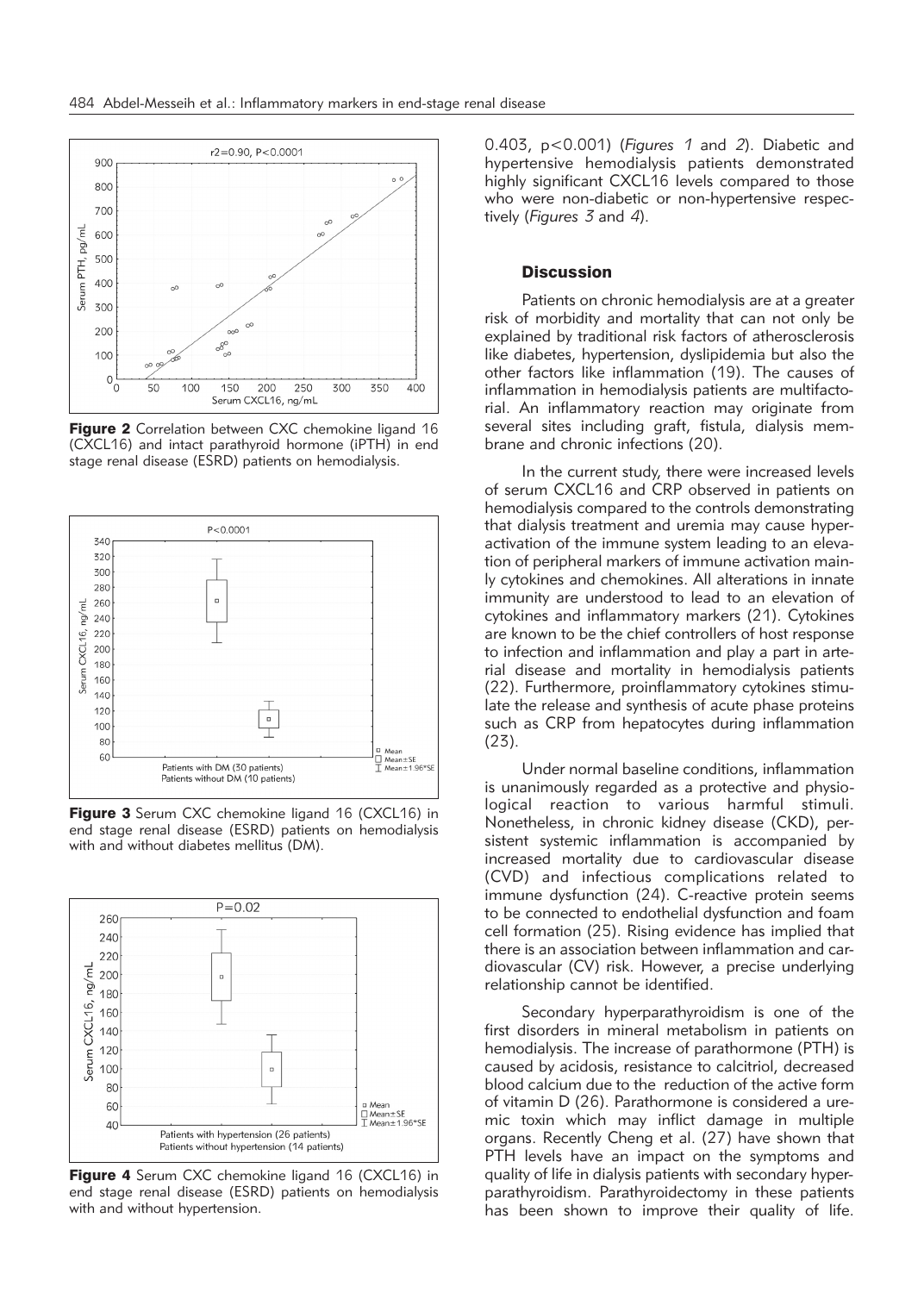Accumulating evidence suggests that higher PTH levels may be associated with low grade inflammation. The reason and effect association between PTH and inflammation remains uncertain.

In the present study, serum iPTH levels were significantly higher in dialysis patients compared to the controls. Moreover, a highly significant positive correlation was found between PTH and the inflammatory chemokine CXCL16. Also, CXCL16 levels were positively associated with CRP. Similar correlations were obtained by Elewa et al. (28) and Nazari et al. (29).

Our results pointed to an association between iPTH and inflammation. CRP is considered to be the most important marker of inflammation related to CV complications. Cheng et al. (27) found a significant positive correlation between PTH and CRP. Hu et al. (30) demonstrated for the first time that inflammation accelerated lipid accumulation in renal tubules and that tubular damage occurred via the upregulation of CXCL16 pathways and significantly accelerated renal failure. Furthermore, there is experimental evidence that CXCL16 may cause glomerular injury adding a further potential explanation to the clinical association observed between CXCL16, markers of inflammation such as CRP and uremic toxins such as PTH (26). The results verify that CXCL16 levels increase considerably in chronic renal disease and are in congruence with the results observed by Nazari et al. (29) who revealed that CXCL16 levels were 2.5 times higher in CKD subjects than healthy controls. Therefore, it is reasonable that chronic inflammation could have a close relationship to hemodialysis.

Unal et al. (31) documented that increased highly sensitive c-reactive protein (CRP) and PTH levels was associated with increased serum CXCL16 levels. This association was evidenced by multiple stepwise regression analysis of variables that were independently associated with serum levels of CXCL16 including decreased eGFR, diabetes mellitus, hypertension, increased CRP and PTH levels.

Results of the present study showed that hemodialysis patients with diabetes or hypertension had significantly higher CXCL16 levels compared to hemodialysis patients without diabetes or hypertension respectively. Comparable results were reported by Lin et al. (32) who found higher CXCL16 levels in

Chinese patients who were diabetic with CKD than those without diabetes mellitus. This could explain the increased incidence of coronary artery disease (CAD) in those patients and the close relationship between CAD and increased levels of CXCL16. Another explanation is that CXCL16 by itself could be a cause of insulin resistance. Even though CRP levels are generally increased in inflammatory diseases, it seems that serum CXCL16 may be a better biomarker than CRP in diabetic patients with CAD.

Lv et al. (33) found an increase in the levels of soluble CXCL16 in patients with metabolic syndrome and documented that CXCL16 was a proinflammatory factor that was associated with plaque formation. Also, Elewa et al. (28) documented higher CXCL16 levels in patients with prior CVD on top of CKD compared to those with CKD per se. Additionally, Nazari et al. (29) observed a similar significant difference between hemodialysis patients and hemodialysis patients with CVD. There are several limitations in this study. A larger sample size may be needed for more comprehensive investigations. Parameters of lipid and antioxidant status were overlooked and the study focused on the inflammatory markers and this is due to the fact that many studies stated that they are more important in hemodialysis patients than traditional risk factors. In addition, serum albumin, LDL and HDL cholesterol levels are known to decrease with inflammation.

### Conclusion

In conclusion, patients on hemodialysis are at a greater danger of suffering an inflammatory reaction against factors originating from grafts, fistulae and dialysis membranes. These reactions are linked to increased levels of inflammatory markers such as CRP and cytokines such as CXCL16. CXCL16 could be used as an inflammatory biomarker together with CRP in hemodialysis patients. Hyperparathyroidism could be a condition related to the inflammatory status in hemodialysis patients.

### Conflict of interest statement

The authors declare that they have no conflicts of interest in this work.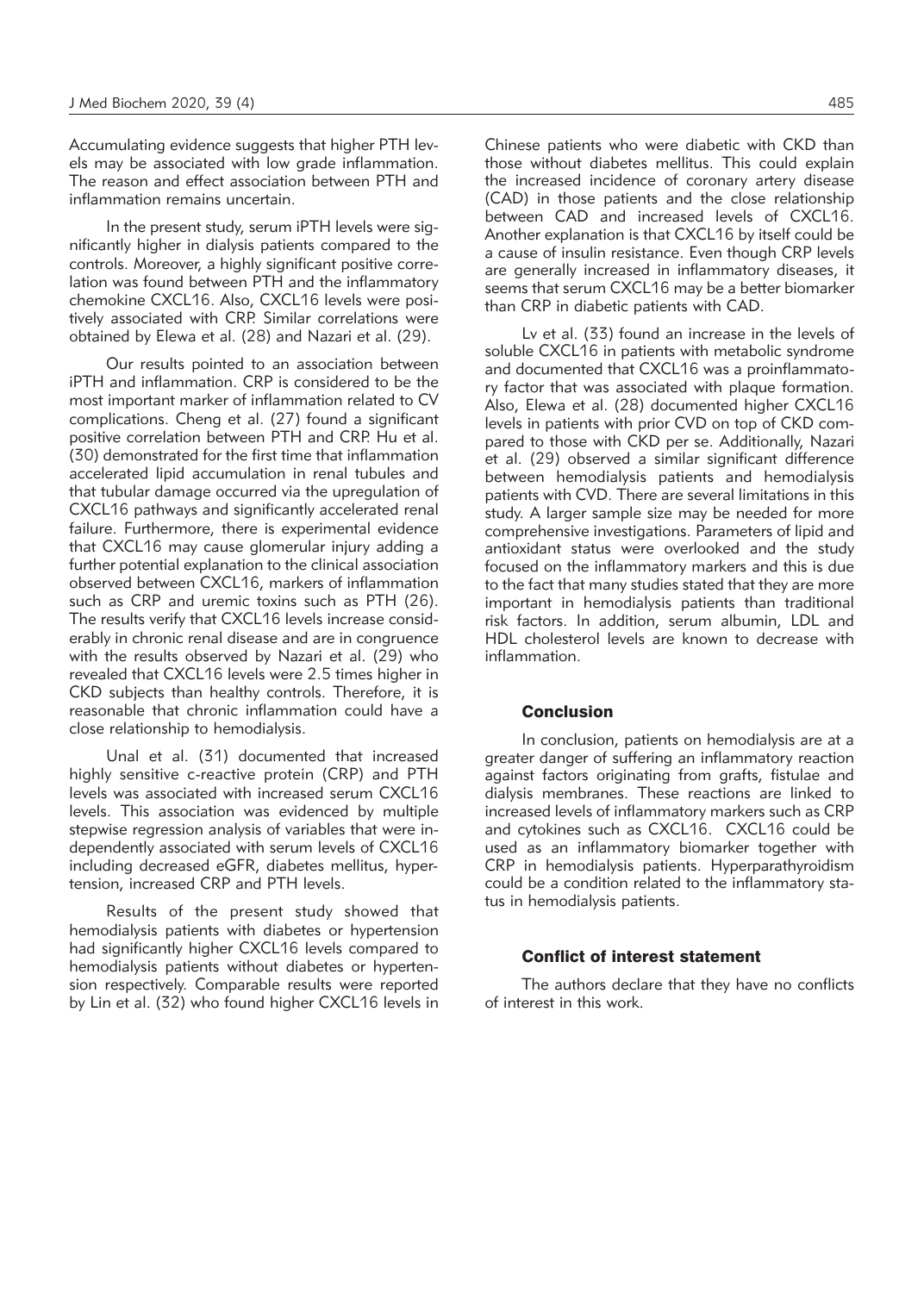## **References**

- 1. National Kidney Foundation. KDOQI clinical practice guidelines for chronic kidney disease: evaluation, classification, and stratification. Am J Kidney Dis 2002; 39(2 suppl 1): S1–S266.
- 2. Grill AK, Brimble S. Approach to the detection and management of chronic kidney disease: What primary care providers need to know. Can Fam Physician 2018; 64(10): 728–35.
- 3. GBD 2013 Mortality and Causes of Death Collaborators. A systematic analysis for the Global Burden of Disease Study 2013. Lancet 2015; 385: 117–71.
- 4. Ortiz A, Covic A, Fliser D, Fouque D, Goldsmith D et al. Epidemiology, contributors to, and clinical trials of mortality risk in chronic kidney failure. Lancet 2014; 383: 1831–43.
- 5. Izquierdo MC, Martin-Cleary C, Fernandez-Fernandez B, Elewa U, Sanchez-Niño MD et al. CXCL16 in kidney and cardiovascular injury. Cytokine Growth Factor Rev 2014; 25: 317–25.
- 6. Aslanian AM, Charo IF. Targeted disruption of the scavenger receptor and chemokine CXCL16 accelerates atherosclerosis. Circulation 2006; 114: 583–90.
- 7. Shimaoka T, Kume N, Minami M, Hayashida K, Kataoka H et al. Molecular cloning of a novel scavenger receptor for oxidized low-density lipoprotein, SR-PSOX, on macrophages. J Biol Chem 2000; 275: 40663–6.
- 8. Wu T, Xie C, Wang HW, Zhou XJ, Schwartz et al. Elevated urinary VCAM-1, P-selectin, soluble TNF receptor-1, and CXC chemokine ligand 16 in multiple murine lupus strains and human lupus nephritis. J Immunol 2007; 179: 7166–75.
- 9. Ležaić V. Serum and urinary biomarkers determination and their significance in diagnosis of kidney disease. J Med Biochem 2010; 29: 288–97.
- 10. Panichi V, Maggiore U, Taccola D, Migliori M, Rizza GM et al. Interleukin-6 is a stronger predictor of total and cardiovascular mortality than C-reactive protein in dialytic patients. Nephrol Dial Transplant 2004; 19: 1154–60.
- 11. Jerin A, Mosa OF, Kališnik JM, Žibert J, Skitek M. Serum Klotho as a marker for early diagnosis of acute kidney injury after cardiac surgery. J Med Biochem 2020; 39: 133–9.
- 12. de Francisco AL. Secondary hyperparathyroidism: review of the disease and its treatment. Clin Ther 2004; 26(12): 1976–93.
- 13. Mitnick MA, Grey A, Masiukiewicz U et al., »Parathyroid hormone induces hepatic production of bioactive interleukin- 6 and its soluble receptor,« American Journal of Physiology: Endocrinology and Metabolism, vol. 280, no. 3, pp. E405–E412, 2001.
- 14. Grey A, Mitnick MA, Shapses S, Ellison A, Gundberg C et al. Circulating levels of interleukin-6 and tumor necrosis factor- are elevated in primary hyperparathyroidism and correlate with markers of bone resorption–a clinical research center study. Journal of Clinical Endocrinology and Metabolism, vol. 81, no. 10, pp. 3450–3454, 1996.
- 15. Emam AA, Mousa SG, Ahmed KY, Al- Azab AA. Inflammatory biomarkers in patients with asymptomatic primary hyperparathyroidism, Medical Principles and Practice 2012; 21: 249–53.
- 16. Roberts L, Jones TW, Fournier PA. Exercise training and glycemic control in adolescents with poorly controlled type 1 diabetes mellitus. J Pediatr Endocrinol Metab 2002; 15(5): 621–7.
- 17. Sproston NR, Ashworth JJ. Role of C-Reactive Protein at Sites of Inflammation and Infection. Front Immunol 2018; 9: 754.
- 18. Kritmetapak K, Pongchaiyakul C. Parathyroid Hormone Measurement in Chronic Kidney Disease: From Basics to Clinical Implications. Int J Nephrol 2019; 2019: 5496710. doi: 10.1155/2019/5496710.
- 19. Heidari B. C-reactive protein and other markers of inflammation in hemodialysis patients. Caspian J Intern Med 2013 Winter; 4(1): 611–6.
- 20. Nadeem M, Stephen L, Schubert C, Davids MR. Association between periodontitis and systemic inflammation in patients with end-stage renal disease. SADJ 2009; 64: 470–3.
- 21. Sardenberg C, Suassuna P, Andreoli MC, Watanabe R, Dalboni MA et al. Effects of uraemia and dialysis modality on polymorphonuclear cell apoptosis and function. Nephrol Dial Transplant 2006; 21(1): 160–5.
- 22. Dinarello CA. Proinflammatory cytokines. Chest 2000; 118(2): 503–8.
- 23. Baragetti I, El Essawy B, Fiorina P. Targeting Immunity in End-Stage Renal Disease. Am J Nephrol 2017; 45(4): 310–9.
- 24. Cobo G, Lindholm B, Stenvinkel P. 19. Chronic inflammation in end-stage renal disease and dialysis. Nephrol Dial Transplant 2018; 33(suppl\_3): iii35–iii40. doi:10.1093/ndt/gfy175
- 25. Zimmermann O, Li K, Zaczkiewicz M, Graf M, Liu Z, Torzewski J. C-reactive protein i 1 n human atherogenesis: facts and fiction. Mediators Inflamm.
- 26. Yuen NK, Ananthakrishnan S, Campbell MJ. Hyperparathyroidism of Renal Disease. Perm J 2016; 20(3): 15– 127.
- 27. Cheng SP, Lee JJ, Liu TP, Yang TL, Chen HH et al. Parathyroidectomy improves symptomatology and quality of life in patients with secondary hyperparathyroidism. Surgery 2014; 155(2): 320–8.
- 28. Elewa U, Sanchez-Niño MD, Mahillo-Fernández I, Martin-Cleary C, Belen Sanz A et al. Circulating CXCL16 in Diabetic Kidney Disease. Kidney Blood Press Res 2016; 41(5): 663–71.
- 29. Nazari AD, Sardoo AM, Fard ET, Khorramdelazad H, Hassanshahi G et al. Plasma CXCL16 Level is Associated with Cardiovascular Disease in Iranian Hemodialysis Patients. Biomed & Pharmacol J 2017; 10(1): 01–07.
- 30. Hu ZB, Chen Y, Gong YX, Gao M, Zhang Y et al. Activation of the CXCL16/CXCR6 Pathway by Inflammation Contributes to Atherosclerosis in Patients with